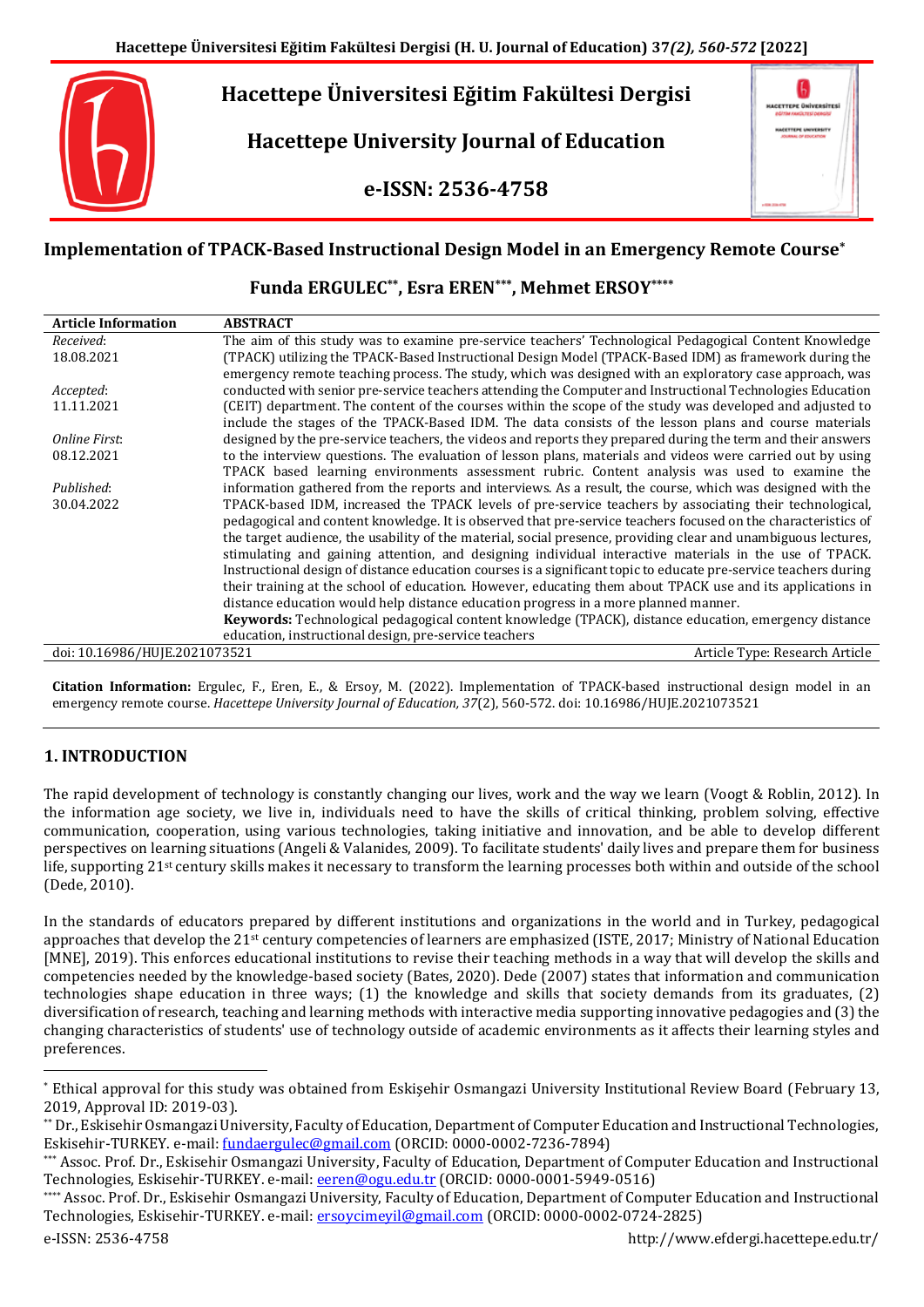With the coronavirus pandemic, which started at the end of 2019 and turned into a pandemic as of March 2020, in order to compensate for the interrupted education, emergency distance education method was used in the world by many educational institutions (Bozkurt, 2020). The current pandemic process leads us to question the education system again, and many schools have been considering innovative ways of teaching that are suitable for learner needs and focuses on purpose and meaning (Zhoa, 2020). This paradigm represents a transition from traditional, teacher-centered and lesson-based activities to more student-centered activities that include collaboration, discussions, and hands-on learning activities (Zhu & Liu, 2020).

The ever-evolving technology and paradigm shift require educators to have an analytical framework that would help them choose and use the most appropriate technologies for the teaching environment (Bates, 2020). The TPACK Model stands out as one of the most fundamental and researched theoretical frameworks within the scope of teacher education (Chai et al., 2013; Koehler & Mishra, 2009; Koh et al., 2015; Voogt et al., 2013). The TPACK Model, created by Koehler and Mishra in 2006, is the knowledge of using technology and instructional strategies in a meaningful way to teach a specific content effectively (Harris et al., 2009). The model outlines the skills that teachers need in the integration of information and communication technologies into the teaching and learning process (Koehler & Mishra, 2009). TPACK framework emphasizes Technology Knowledge (TK) of specific technological tools; Pedagogical Knowledge (PK) of how to teach and guide students; and Content Knowledge (CK) of a discipline or subject. These three key components come together to form Technological Pedagogical Knowledge (TPK) which defines the link between technologies and pedagogical practices; Pedagogical Content Knowledge (PCK) which describes the link between pedagogical practices and content knowledge, and Technological Content Knowledge (TCK) which describes the link between technologies and content knowledge. TPACK, which is the intersection of TPK, PCK and TCK, is related to the complex relationship of all knowledge areas and all of this information is a part of the context in which teachers are (context, classroom environment, other learning environments, etc.) (Koehler & Mishra, 2008; Koehler & Mishra, 2009; Mishra, 2019; Porras-Hernández & Salinas-Amescua, 2013; Rosenberg & Koehler, 2015).

Research on technology integration shows that TPACK has important effects on teacher education and professional development of teachers (Koehler et al., 2007). However, some researchers criticize the usefulness of the TPACK framework in practice (Angeli & Valanides, 2009) and point out that teachers have difficulties when designing technology-integrated lessons that support learners' 21st century skills (Cox & Graham 2009; Graham 2011). Thus, Teachers can utilize TPACK design models to assist them reflect on their existing pedagogical practice and take into account contextual demands, when formulating TPACK related teaching strategies (Koh, 2019). Design-Based Learning (DBL) is a model used by teachers to combine their theoretical knowledge with practice within the scope of the TPACK model (Angeli & Valanides, 2009; Lee & Kim, 2014a, b, 2017). This model has been proven in many studies to be an effective approach in developing technology integration competencies of teachers (Chai et al., 2013; Tondeur et al., 2018; Voogt et al., 2013). Enabling future teachers to create learning environments that support 21st century skills depends on being fully prepared for the pedagogical use of technology (Ottenbreit-Leftwich et al., 2018). Preparations for planning instruction or field experience within the scope of Design Based Learning include the opportunity for teacher candidates to plan and implement technology-integrated teaching for students in primary and secondary education institutions (Wilson et al., 2020).

To provide a practical and applicable framework for the development of teacher candidates' TPACK in teacher training programs, TPACK-based IDM was created by Lee and Kim (2014a, b, 2017). The model is used especially in the last stages of the learning process to facilitate the functional use of TPACK knowledge of pre-service teachers (Lee & Kim, 2017). The model was developed in three stages by Lee and Kim (2014a, b, 2017). In two studies conducted in 2014 (Lee and Kim, 2014a, b), the researchers applied two versions of the model in different courses. As a result of the first application, it was determined that pedagogical knowledge greatly affected pre-service teachers' TPACK acquisition and insufficient pedagogical knowledge prevented TPACK acquisition. Accordingly, it has emerged that every knowledge in TPACK, especially pedagogical knowledge, should be taught (Lee & Kim, 2014a). In the second application, a technology-integrated course was designed to increase the pedagogical knowledge of pre-service teachers. As a result, the pre-service teachers designed integrated lessons with technology which improved their pedagogical knowledge, but they carried out a teacher-centered teaching. In the second version of the model, the researchers emphasized the importance of developing more strategies that promote student-centered understanding of technology application to improve pre-service teachers' TPACKs (Lee and Kim 2014b). The model was updated in line with the experiences gained in previous versions and the third version was created (Lee & Kim, 2017).

TPACK-Based IDM consists of three stages. In the first stage, the TPACK model is introduced to teacher candidates. The main goal of this stage is for pre-service teachers to have a good understanding of the TPACK model and to be ready for the design they will create in the next phases. The second stage is when you get to try out the TPACK model. At this level, pre-service teachers engage in a variety of technological activities and get expertise with student-centered technology integration through "role playing," after which they learn more about the TPACK model by analyzing their experiences from a pedagogical standpoint. In the last stage, pre-service teachers apply the TPACK model. At this stage, it is aimed that pre-service teachers design and apply teaching materials so that they can obtain more detailed information about TPACK (Lee & Kim, 2017).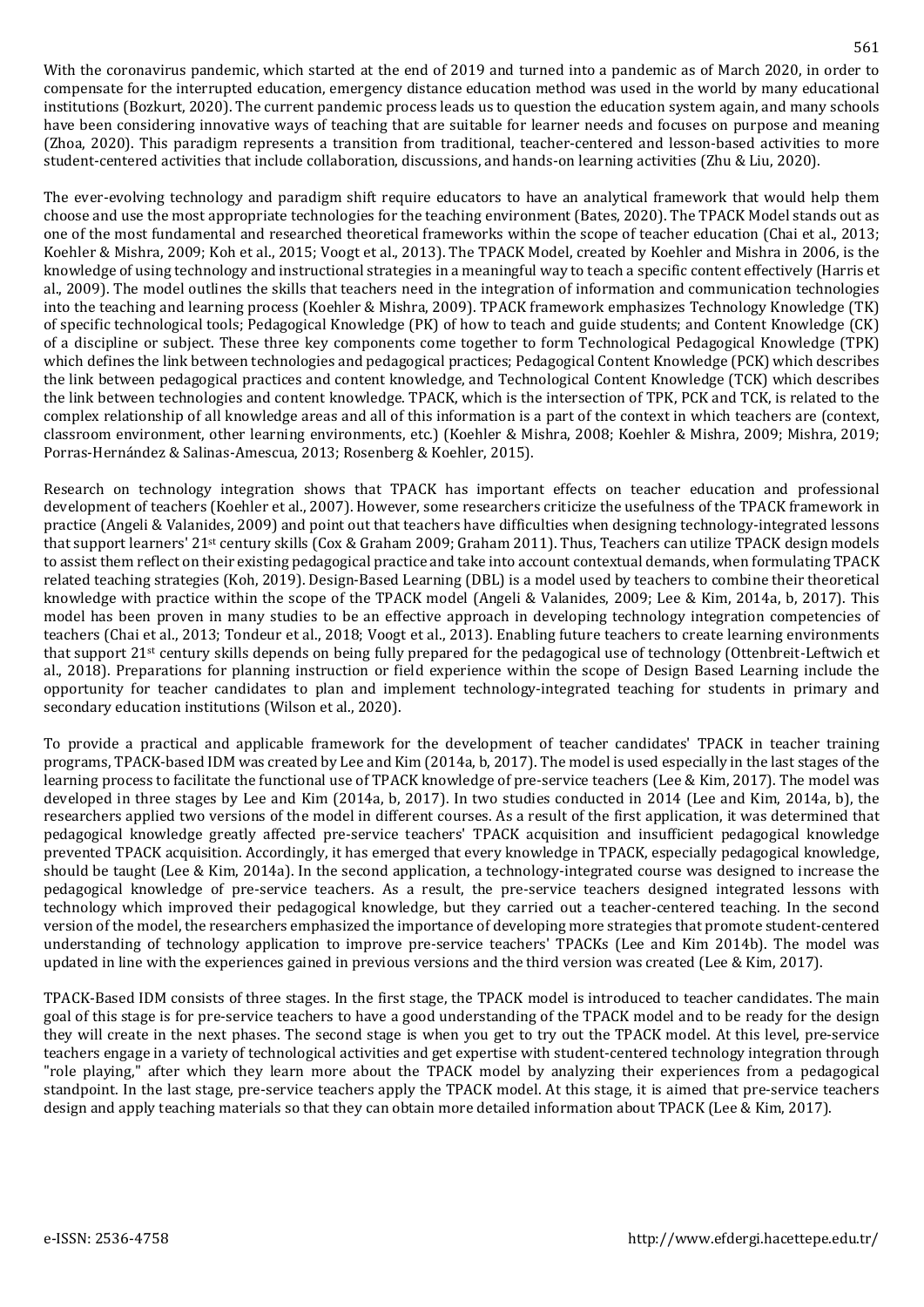## **1.1. Study Purpose**

The purpose of this research is to evaluate the applicability of the TPACK-Based IDM developed by Lee and Kim (2017) in distance courses and to examine the knowledge and experiences of teacher candidates in this context. The research questions of the study are as follows:

• How were the stages of the TPACK-Based IDM (understanding TPACK, experiencing TPACK, applying TPACK) carried out in distance courses in the teacher training program?

- How did the TPACK of teacher candidates develop in the application of the TPACK-Based IDM in distance education?
- How did the teacher candidates employ their TPACK in the implementation of the TPACK-Based IDM in distance education?
- How did the distance education process affect the TPACK-based instructional designs of pre-service teachers?

### **2. METHODOLOGY**

An exploratory case study methodology was used in this study (Yin, 2014). A case study is a multi-perspective investigation of a specific project, program, or system (Simons, 2009). With this purpose, this study is aimed to do a thorough assessment of TPACK-Based IDM by applying the model to a distance course. In the study, a student-centered course which was enriched with innovative technologies and materials was designed. Then, the pre-service teachers were asked to create an instructional design for distance courses using their TPACKs.

### **2.1. Participants and Stages of the Study**

The participants of the study consist of 20 senior pre-service teachers in the CEIT department. The content of the courses for which data was collected was created and organized to incorporate the steps of the TPACK-based IDM. The TPACK-based IDM formed the framework of the study. The first step of understanding the TPACK model was to give pre-service teachers with preliminary details about the TPACK model that they will use as a basis for their designs. Since the participants of the study were senior pre-service teachers of CEIT, they had attended classes on TPACK before during their teacher education and as a result they had prior knowledge. Before pre-service teachers began to construct their lesson plans and teaching materials, they were also informed about the TPACK model and about preparing TPACK-based lesson plans.

In experiencing the TPACK stage, which is the second stage of the model, pre-service teachers attended the lessons held in practice schools (where pre-service teachers practice teaching in actual classrooms) and observed expert teachers. Due to the COVID-19 pandemic process, the courses they attended in practice schools were given remotely. During the remote teaching, pre-service teachers took notes about their observations and the emotions they felt throughout the process. They submitted these notes to the course instructor as weekly reports. The submitted reports were discussed at their weekly meetings with the instructor and evaluated on the TPACK model. The pedagogical discussion of their experiences in the synchronous meetings during the COVID-19 pandemic enabled pre-service teachers to obtain more information about the model. Thus, they gained more detailed information by experiencing the TPACK model in an actual classroom rather than just understanding it.

In the third stage of the model, pre-service teachers began to integrate the model into their lesson plans and teaching materials. Pre-service teachers were asked to prepare lesson plans and resources based on the demands of secondary school instructors (the expert teachers). They also got help from the Computer Science teacher at the practice schools when needed. Before designing the course materials, the pre-service teachers met with the teacher at the practice school. They discussed needs of the students and classroom, the grade level, and the subject. The pre-service teachers worked individually on their instructional design. They designed the lesson plans and materials for the course which was delivered in distance. Considering the two synchronous course hours (30min+30min), they were asked to prepare 2 lesson plans, one in the middle of the term and the other at the end of the term. In addition to the lesson plans, for each lesson plan, they were also asked to prepare 3 course materials for the following 3 stages: (1) Introduction, (2) Application (3) Evaluation. In total, each pre-service teacher prepared 6 course materials.

The aim of the preparation of lesson plans and materials was that pre-service teachers gain the ability to create instructional design by using their TPACK. In this process, the course instructors at the university provided feedback to the pre-service teachers about their lesson plans and enabled them to improve their performance and productivity. During this stage, while the pre-service teachers prepared their instructional design individually, they worked in collaboration with the course instructors at the university and the teacher at the practice school. After the pre-service teachers completed their designs, they were asked to prepare a video in the form of a screen recording by giving a lecture on the materials they prepared. Considering the pandemic process, they were asked to present the lesson plans and materials they prepared as if they were explaining to the target student group through a video. At the end of the term, the pre-service teachers shared the course materials they prepared with the teachers in the practice school so that they could be used in the classroom environment.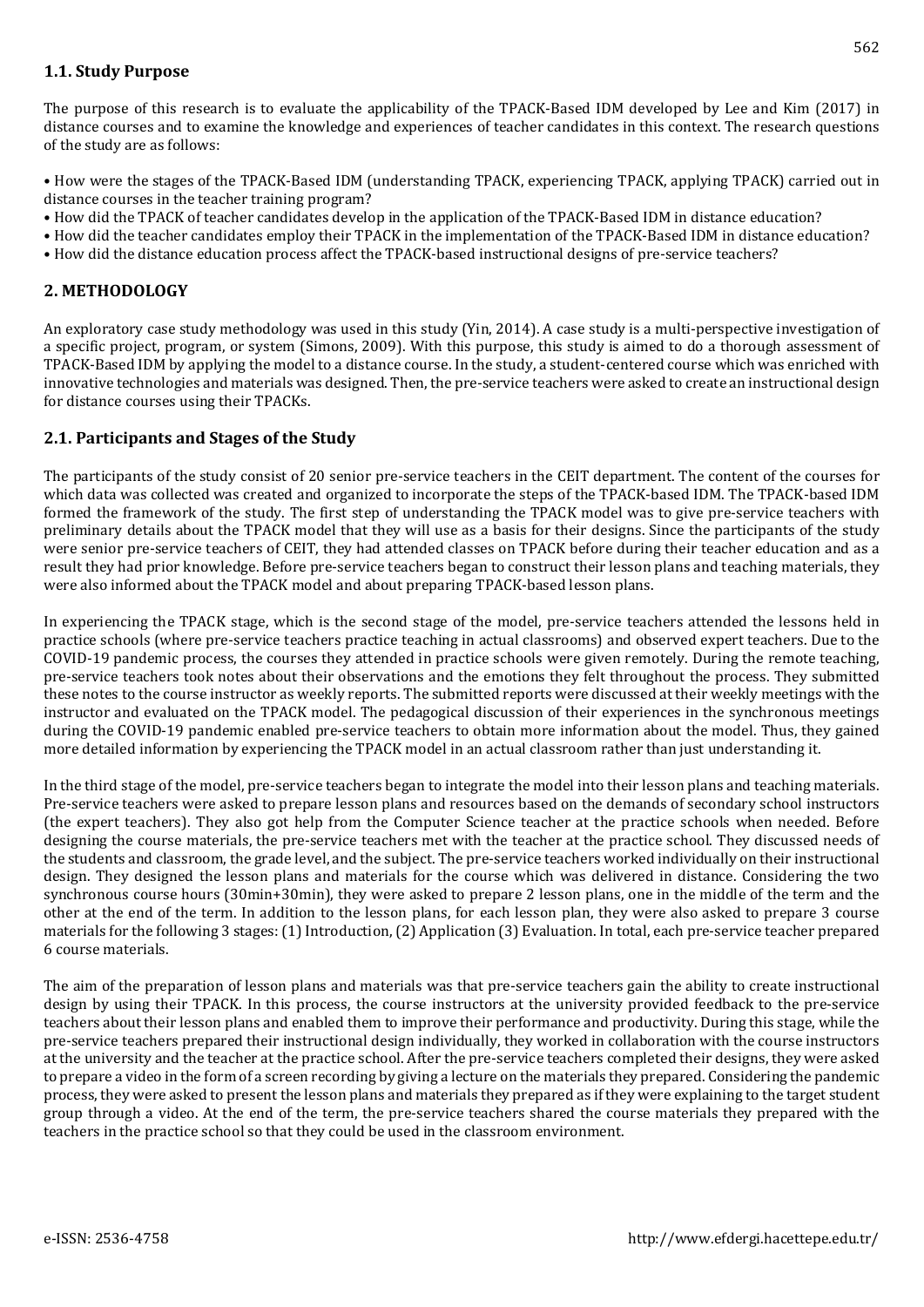## **2.2. Data Collection Tools**

The research data consists of the lesson plans, course materials, and the videos designed by the participants, the reports they collected during the distance education process, and interviews. In the process, each pre-service teacher prepared two lesson plans, one in the middle of the term and the other at the end of the term. They also designed a total of 6 course materials, 3 for each plan. In addition to lesson plans and course materials, each pre-service teacher recorded lecture videos by using their own as if they are teaching the lesson to the target student group in a synchronous lesson environment. In addition, the weekly reports that participants took during the design process and distance education process were also collected as a data source for the study. These data collection tools were used to understand the instructional design experience of the participants. In addition, it was aimed to understand how the lessons were taught in the emergency distance education process and the views of the pre-service teachers on this matter.

In order to regularly monitor the development of TPACK, pre- service teachers were interviewed twice, once in the middle of the term and at the end of the term. The interview questions were formed with the help of the literature related to TPACK to understand the pre- service teachers' TPACK process. The interview questions were altered with the comments of three colleagues experienced in TPACK and instructional design. With the interview questions, the opinions of the participants on the following topics were determined: what needs are decisive when preparing the lesson plan and materials for the distance education process, how these needs affect their design, what do they do differently because the lesson plans and materials they prepared will be used in the virtual classroom environment, their experience in lecturing in a virtual classroom, and how they feel about teaching a non-face-to-face class and at which stages they have difficulty in this process.

## **2.3. Data Analysis**

The data collected from the lesson plans, course materials, and videos were analyzed using a TPACK-based learning environment assessment rubric. The TPACK-based learning environments assessment rubric (Sadik & Ergulec, 2021) was adapted and used to assess the performance. The maximum score of the rubric is 100 and the minimum score is zero. High scores indicate that pre-service teachers' level of knowledge and practice of TPACK is above the average. In the evaluation of lesson plans, materials and videos prepared by pre-service teachers, two researchers scored the data separately using the TPACK-based learning environment rubric. Next, the researchers came together to compare the scores and rescore different ratings based on consensus.

The interviews and the weekly reports were examined using the content analysis method (Bauer, 2000). First, the answers to the questions were divided into meaningful sections by two researchers to conduct content analysis. Starting with the answers of the first pre-service teacher, the data were coded and continued by coding separately. When the codes of the two researchers did not match, these cases were coded together. After coding, codes representing a specific TPACK component were combined to form themes.

Multiple data collection tools, including interviews, lesson plans, course materials and video recordings prepared by pre-service teachers, were used to ensure the validity and reliability of the data. In addition, the data were analyzed by two researchers to ensure the reliability of the data. The findings were discussed in relation to each other and conclusions were drawn.

### **3. FINDINGS**

## **3.1. TPACK Developments of Pre-service Teachers**

The findings related to the TPACK development of participants are reported. According to the data obtained from the TPACKbased learning environments rubric, in which the lesson plans, materials and videos of the pre-service teachers are evaluated, the TPACK developments of the pre-service teachers are given in Figure 1.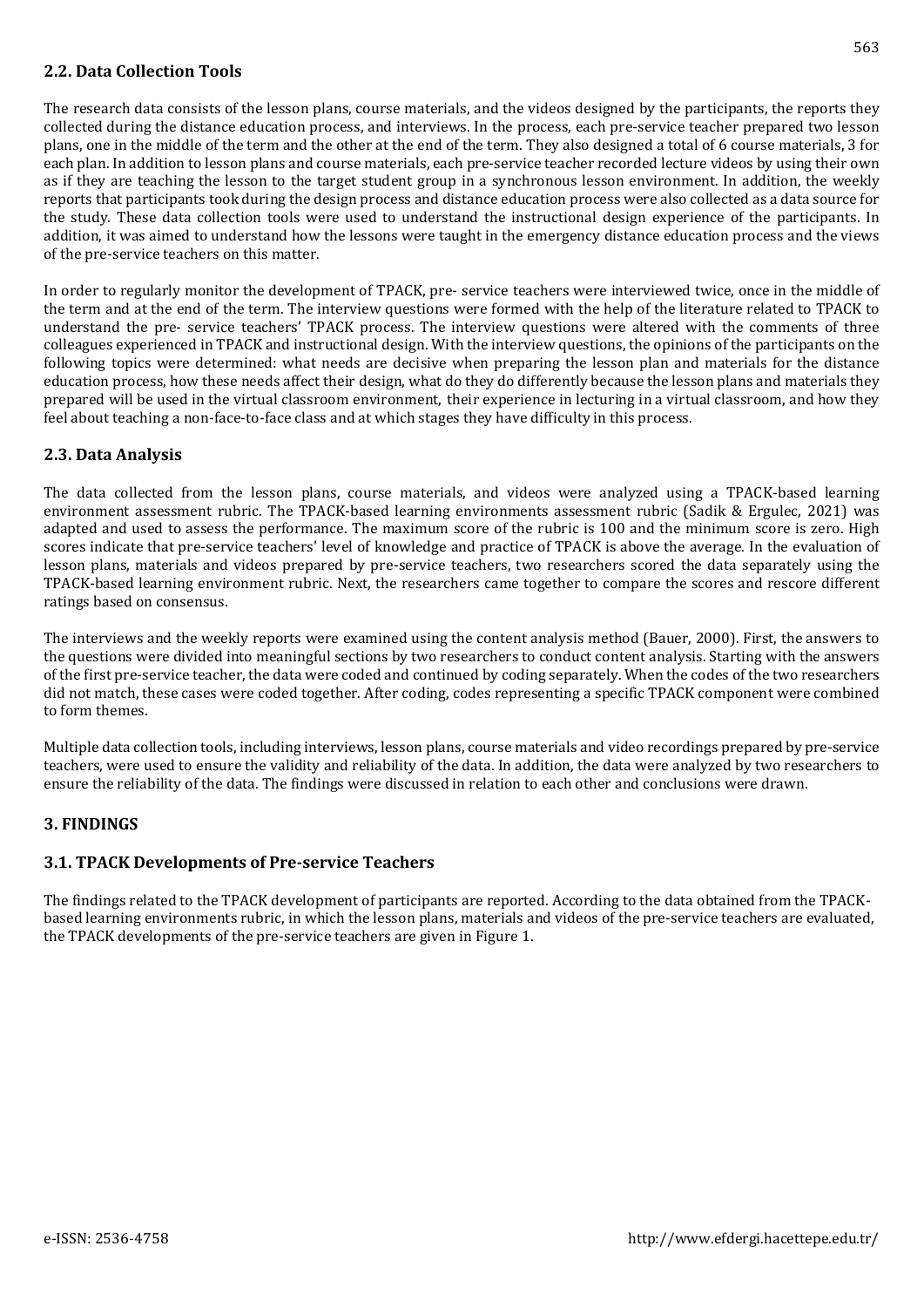## TPACK development of pre-service teachers



Figure 1. TPACK development of pre-service teachers

According to Figure 1, the first and last application scores of the pre-service teachers are evaluated, it is observed that their TPACK levels were above the average. The fact that the scores obtained from the last application are higher than the first application can be interpreted as the fact that the course structured according to the TPACK-based IDM has a positive contribution to the development of TPACK of teacher candidates.

The main themes emerged in the analysis of the data are as follows; "pre-service teachers' experience of using TPACK" and "preservice teachers' reflections of the changing learning environment with the pandemic." In addition, the sub-themes were reevaluated on the basis of the concepts they pointed out, and the appropriate concept for each was explained.

## **3.2. Pre-service Teachers' Experience of Using of TPACK**

Pre-service teachers conduct microteaching activities in order to experience student-centered technology integration activities in the third year before the internship practices in their last year. In this process, they make applications in which they discuss possible student roles in practice schools, and they are also evaluated by other teacher candidates and faculty members. In the continuation of these practices, which match exactly with the phase of experiencing TPACK, a preparation process for teaching is experienced, which is kept alive with the feedback and reminders of both the teacher at the practice schools and the instructor at the university during the internship practices. Figure 2 includes the sub-themes within the theme of "pre-service teachers' experience of using TPACK."



Figure 2. First main theme and accompanying sub-themes

The first sub-theme that emerged in the context of employing TPACK was the "characteristics of the target audience." Particularly, while designing materials, in the context of the characteristics of the target audience, the pre-service teachers expressed opinions pointing to the critical periods in the development of the students due to their age. In addition, pre-service teachers had the opportunity to see the characteristics of the target audience more closely during the synchronous lessons at the practice school they attended throughout the term. The views of a pre-service teacher who mentioned the importance of teaching by going down to the level of the student in this regard are as follows:

"The best part of the job is sharing new information with kids and facilitating their discoveries. Having a course in which I manage this knowledge sharing is a very confident and at the same time exciting interaction process. Even if the curriculum is very important in this regard, we do not have to teach a boring and banal lesson, I understand this. *It is exciting to befriend and learn with our students."* (Participant A, interviews).

A difference was found between the first and last applications in the rubric scoring used to evaluate TPACK-based learning environments. The participants prepared the lesson plan and materials more appropriate for the level of the students in the last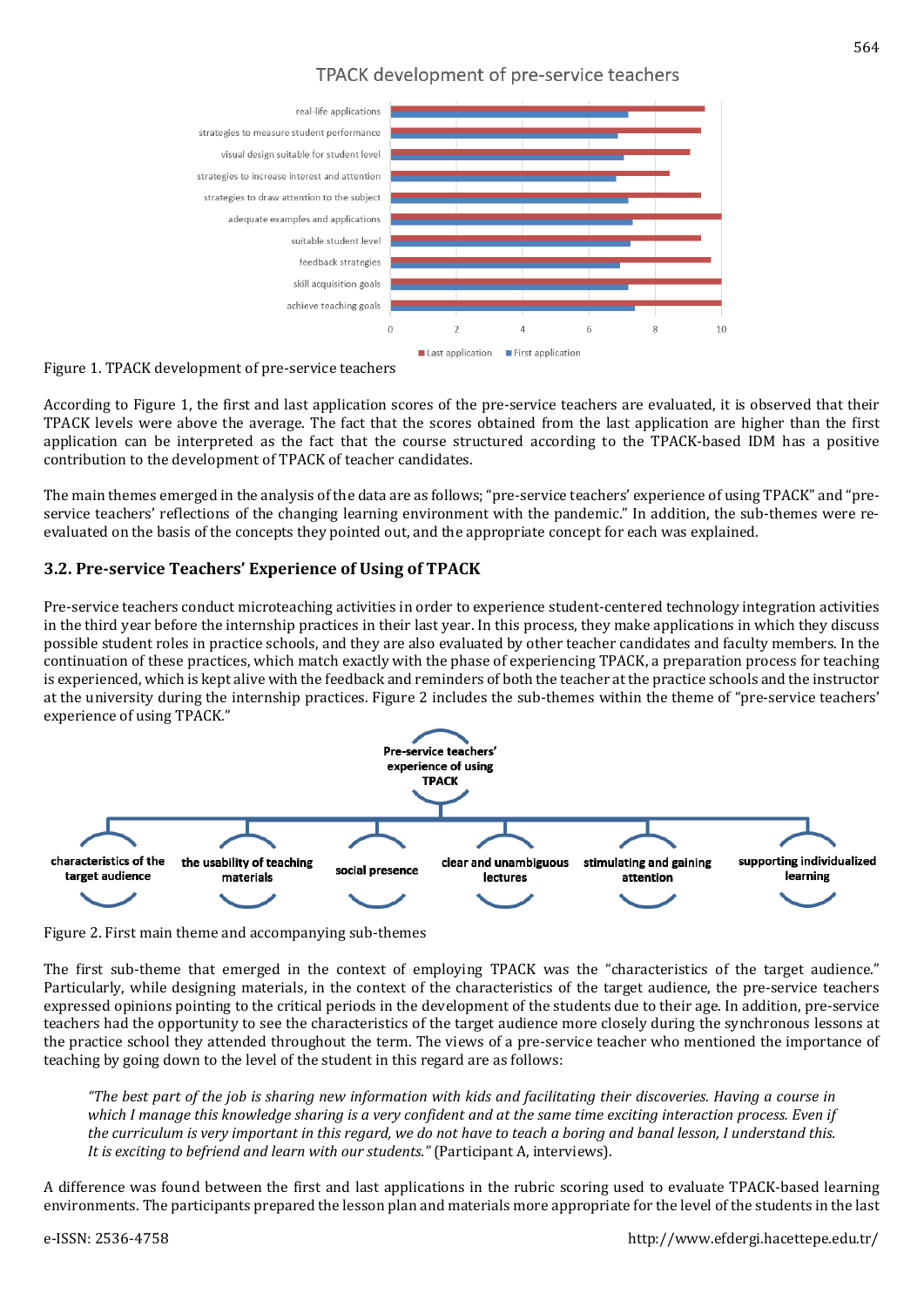application. It was found that the difficulty level of the materials developed in the last application was designed more appropriately for the level of the student. In particular, it was detected that they made the visual design more suitable for the level of the student. A pre-service teacher's comment about the design process supports the theme of the characteristics of the target audience.

"Since they are just starting to learn the concepts and I need to explain the information in a simple and understandable way according to their cognitive level, I tried to keep the game very simple and understandable, not to cause too much *ambiguity and to explain it in a simple language*" (Participant H, interviews).

"The usability of teaching materials" is one of the important issues in the process of employing TPACK. Teaching materials can sometimes be designed only for attention, or it can be a material at the heart of the learning-teaching process. When the views of the pre-service teachers on the sub-theme of the usability of the material were examined, it was understood that they especially emphasized the usability of the material in the learning-teaching process. At the same time, the participants informed that they paid attention to the design of materials that will emphasize clarity, flexibility and feedback on a visual basis, which can be directly associated with the concept of usability. When the materials made by the pre-service teachers were examined with the TPACK rubric, it was found that they made visual designs suitable for the level of the students. Especially in the last application, it was observed that the visual design of the materials was developed in a clear and consistent manner suitable for the level of the student. However, some of the participants stated that they had difficulty in finding visual materials to be used in the synchronous lesson environment.

"I searched for a richer and more practical application for visual effects in the place of the products in your shop game, but I couldn't find it. Instead, I think it would be more realistic and useful if I prepared them as paper materials and *applied them in a real classroom environment"* (Participant H, interviews).

The pre-service teachers frequently mention that they wanted students to feel themselves involved in the classroom. At first glance, this sub-theme can be considered under the second main theme of pre-service teachers' reflections of the changing learning environment with the pandemic. However, when the theme is reconsidered on the field base, it is categorized under the first main theme as "social presence" sub-theme. Considering that students will learn better by feeling themselves in the classroom, not only with a method specific to the pandemic, but also by feeling themselves to participate in the classroom in general, the situation of considering TPACK independent ofthe environment and student-centered arises. When the lesson plans and materials of the pre-service teachers were examined, it was found that they developed strategies that would draw the attention of the students to the subject, designed their materials in this direction, and demonstrated this more clearly in their last application.

Not only the material design, but also the pre-service teachers' approaches to the application of the materials they have prepared are also key in the use of TPACK. The course materials should be clear and understandable. The views of the preservice teachers were gathered around the sub-theme of "clear and unambiguous lectures," in which they specifically questioned their own roles, how they would use the material, and how they would combine pedagogy and technological practices. Participant H shared one of the prominent views on this issue:

"The level of the students influenced my design as I had to prepare my course materials suitable for their level. Because conditional structures in programming (such as IF and ELSE) are very challenging subjects for 5th grade students. For this reason, I thought that the subject should be conveyed in a more playful way according to the level of the students and in a simple and understandable way. For this reason, their level influenced my design and lesson plan. I felt like the synchronous lesson should be delivered in a gamified way rather than through just a presentation. I spent more time on the game design as I wanted my students to learn by playing the game" (Participant H, interviews).

Student participation has become a frequently studied topic along with motivation in recent years. As the role of technology in our lives has increased, the way it affects our learning processes has changed. The 5th and 6th grades, who take Information Technologies and Software courses, coincide with the beginning of the abstract operations period. It should not be forgotten that students enter a period in which their imagination expands, their images become clearer, and the value they attach to abstract concepts is increasing. The pre-service teachers were aware of this situation and took it into account both in their lesson plans and in their philosophical perspectives. The pre-service teachers' views on this are categorized under "stimulating and gaining attention" sub-theme. When the lesson plans and materials of the pre-service teachers were examined, it was seen thatthey developed strategies that would both stimulate the attention ofthe students and increase motivation during the lesson. It has been observed that the pre-service teachers developed strategies that draw students' attention to the subject at the beginning of the lesson and use strategies that will increase students' interest and attention during the lesson. Below is a quote supporting the sub theme of stimulating and gaining attention and another quote of how designing materials for distance education could be different from face-to-face learning.

"In the application part, instead of using a presentation prepared in PowerPoint, I created a book that I thought was more remarkable. I turned the evaluation part into more gamification. In the evaluation part, I extended the period as students will do it remotely. I asked the questions in an easier, clear, and understandable way. I helped them use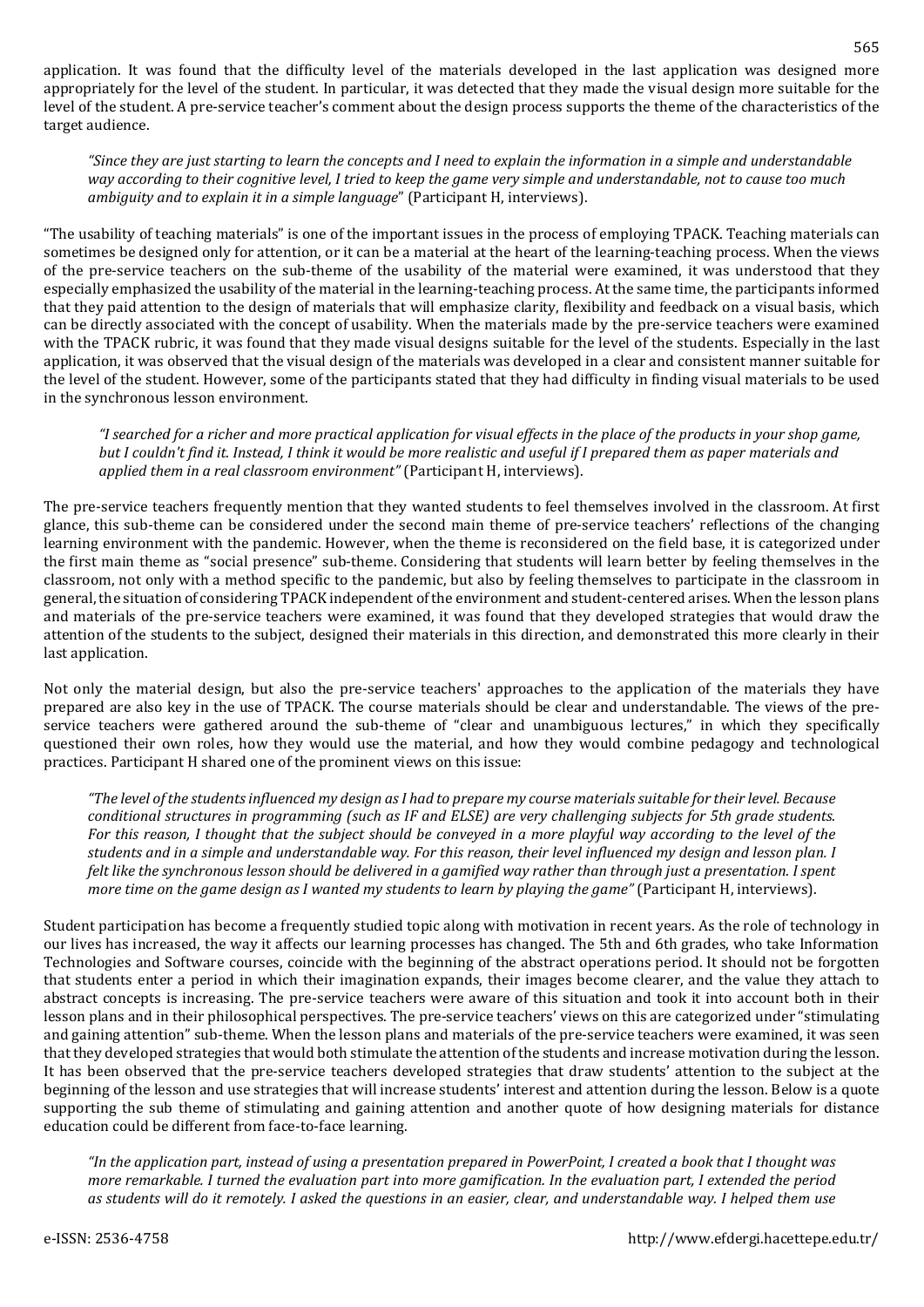technology as much as possible. Since the lessons are taught as distance education, I paid attention to the sharing of *the materials"* (Participant G, interviews).

"Distance education requires more effort than face-to-face education as we, as teachers, try to gain the students' attention and at the same time not to lose it. It is necessary to prepare more entertaining and attention-grabbing materials, it should be prepared in a way that appeals to every student as much as possible, and at the same time, it is necessary to use materials that will draw attention to the right place while attracting attention" (Participant I, interviews)*.*

In the first main theme, pre-service teachers' experience of using TPACK came forward. As a matter of fact, there were opinions emphasizing that the interaction elements in the course materials should have an aspect that "supports individualized learning." Pre-service teachers emphasize the necessity of designing materials so that students can evaluate and see their own progress together with the interaction elements provided by the material, in accordance with the principle of learning according to the individual pace of the students.

## **3.3. Pre-service Teachers' Reflections of the Changing Learning Environment with the Pandemic**

The COVID-19 pandemic has changed human life in general, as well as changing educational environments. In this new way of learning environments, innovations are required for both teaching staff and students and it is necessary to put them to work immediately. In this process, where learning losses are inevitable, many distance education interventions that will support human learning have been discussed; those that can be put into practice have been implemented. Figure 3 includes the second main theme and its sub-themes that emerged regarding this situation in the study.



Figure 3. Second main theme and accompanying sub-themes

The sub-themes that arose in response to the views on "the reflections of the changing learning environment with the pandemic" are listed as preparing the lesson plan with active participation, time to eliminate technical problems, and unsubstituted faceto-face education. In the first of these sub-themes, there are opinions that focus on ensuring effective participation and preparing lesson plans especially open to participation-oriented innovations. The pre-service teachers mentioned the issues of preparing more entertaining questions, preferring short videos, doing more activities and preferring platforms that students can use collaboratively. It is noteworthy that common platforms are preferred in these subjects, where the concepts of entertainment, timing, repetition and social interaction are at the forefront. In the previous main theme, pre-service teachers, who emphasized individual interaction (interaction with the material) as much as possible, brought up sociality and interaction (interaction with the environment and peers) in their preferences of learning management system. Such an approach gains importance in terms of showing that the pre-service teachers can clearly distinguish between medium and learning environments. On the other hand, it can be said that choosing short videos in this sub-theme is the right approach to both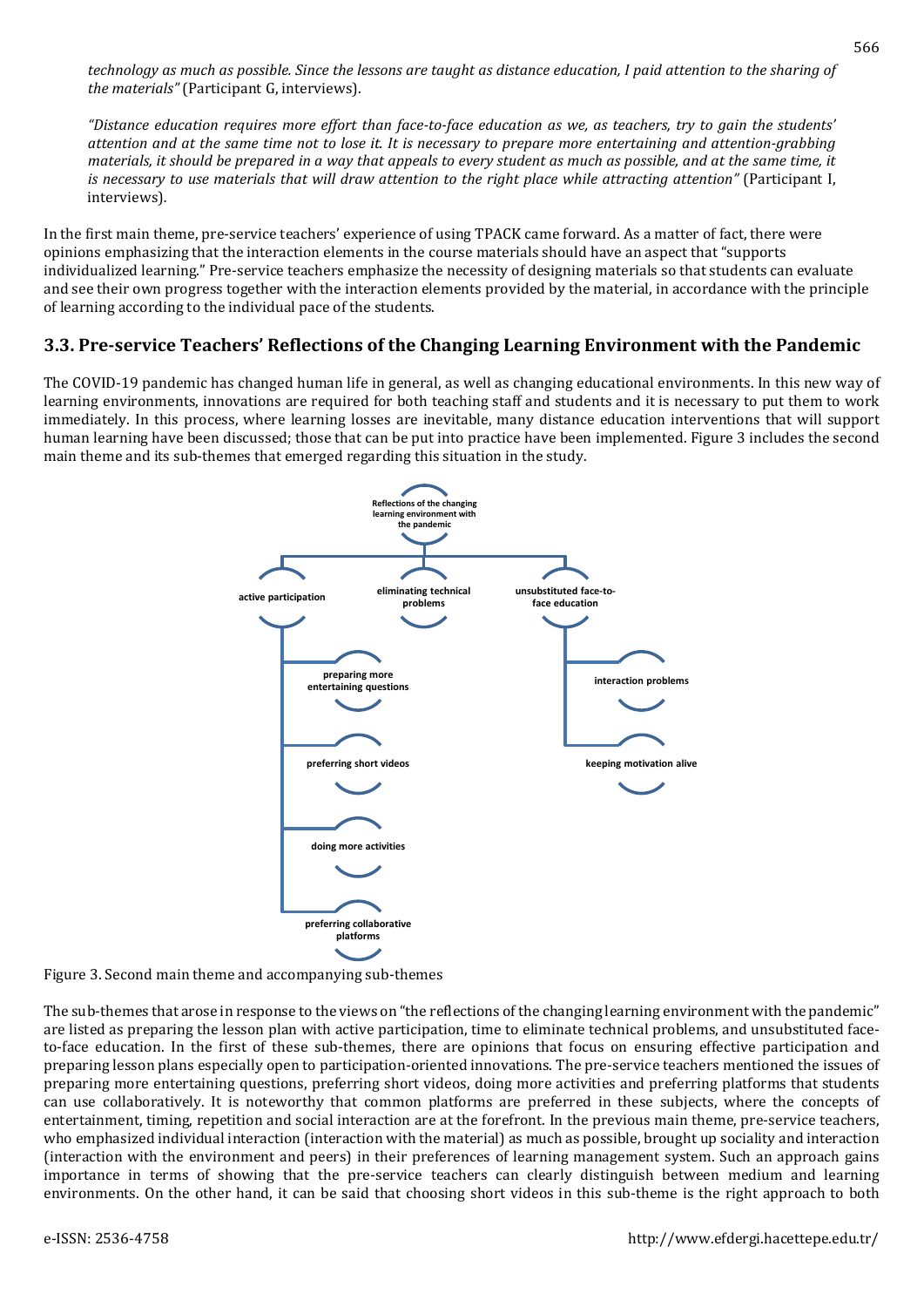prevent boredom and reduce cognitive load. Preparing more entertaining questions and doing more activities are seen as important approaches to keep motivation alive. Sample quotes are as follows:

"As far as I have observed, the most lacking point is the inability of the students to interact. The chances of observing students who remained passive were low. Not being able to make eye contact with students one by one reduces the *effectiveness of the distance education process"* (Participant C, interviews).

"In the implementation of the lesson, the students have to be in an environment, namely the computer lab. Because when a student gets stuck in a part of the code, he can look at his friends next to him. He can ask them questions. Thus, they learn from their peers. Unfortunately, because it is distance education, group work, collaboration, peer learning, or other similar situations can't happen. As educators, we cannot see or control what students do and where they *hang out. More precisely, it becomes difficult to do this"* (Participant K, interviews).

The second sub-theme of unsubstituted face-to-face education was frequently mentioned by the pre-service teachers, although it did not include a separate topic mentioned in detail. In this sense, it can be said that both technical issues and potential problems and time management are seen as important elements in the reflections of the changing learning environments with the pandemic. A pre-service teacher mentioned this issue in his observation report.

*"Due to the Internet and infrastructure problems, I noticed breakdowns during the synchronous lessons. While* students were trying to answer the teacher's questions at the same time, the teacher could not understand what *anyone was saying, I think a solution should be found for this problem" (Participant B, weekly reports).*

Even though CEIT is the pre-service teachers' own field in this study, they are of the opinion that a digital technology-based environment will not replace face-to-face education in the long run. The pre-service teachers, who emphasized the collaborative platform that emphasizes the interaction of students with each other in the previous sub-theme, this time focus on the interaction to be established with the student and teacher. Another important issue is to keep students focused on the lesson. It is possible to see a significant part of the approaches that are the source of this view that the students are active due to their age and tend towards sociality. Although this is a behavior that can be expected from students who are bored due to the increase in time spent at home during the pandemic period, it is a situation that disrupts both classroom management and learning processes:

"I don't believe that distance education provides permanent learning, even for our own age group, I don't think that learning is permanent at all for 6th grade students. They listen carefully to the lessons on time, but it's actually the fun of apps that grabs their attention or seeing their friends in the synchronous lessons. In the first space, they write *to each other from the chat, even if their microphones are on."* (Participant E, interviews).

"I don't think distance education is very effective for learning. Older age groups are aware of their responsibilities and can study and learn by themselves, but younger age groups are not yet conscious of these responsibilities" (Participant A, interviews).

One of the important consequences of the new process realized with emergency remote teaching is the level and quality of the feedback to be given to the students. In a normal classroom environment, it is relatively easy for the teacher to go around the classroom and give feedback, and showing an example of the correct answer or correct progress with direct intervention can be an immediate and functional solution. Sometimes, the teacher can make an important intervention to the students by realizing that they do not understand an important point about the current activity. In this sense, materials designed in such a way that feedback can be given in a rich way come to the fore. One of the participants describes this situation as follows:

"Students can directly interact with the materials in the classroom environment and be more interactive. Despite this situation (emergency remote teaching). I designed the synchronous environment in such a way that the teacher can *intervene in the materials"* (Participant G, interviews).

In the second main theme in general, it is underlined that the participants are aware of the emergency remote teaching and its interventions addressed in the pandemic. As well as their views on the participation-enhancing lesson planning they brought on the basis of sub-themes, their views on the comparison of face-to-face education and emergency remote teaching, which are realistically pointed out by the reflections of possible problems and the processes they observed, are also remarkable.

## **4. RESULTS, DISCUSSION AND RECOMMENDATIONS**

In this study, within the scope of two courses designed with the framework of TPACK-Based IDM, participants were instructed to design a lesson plan and course materials for distance education using TPACK. The study's primary goal was to look into the applicability of the model developed by Lee and Kim (2017) in distance courses and the experiences of pre-service teachers in this context. In the lessons designed to incorporate all the stages of the TPACK-Based IDM, the pre-service teachers designed lesson plans and course materials using TPACK. They also attended the lessons at the practice schools held during the pandemic.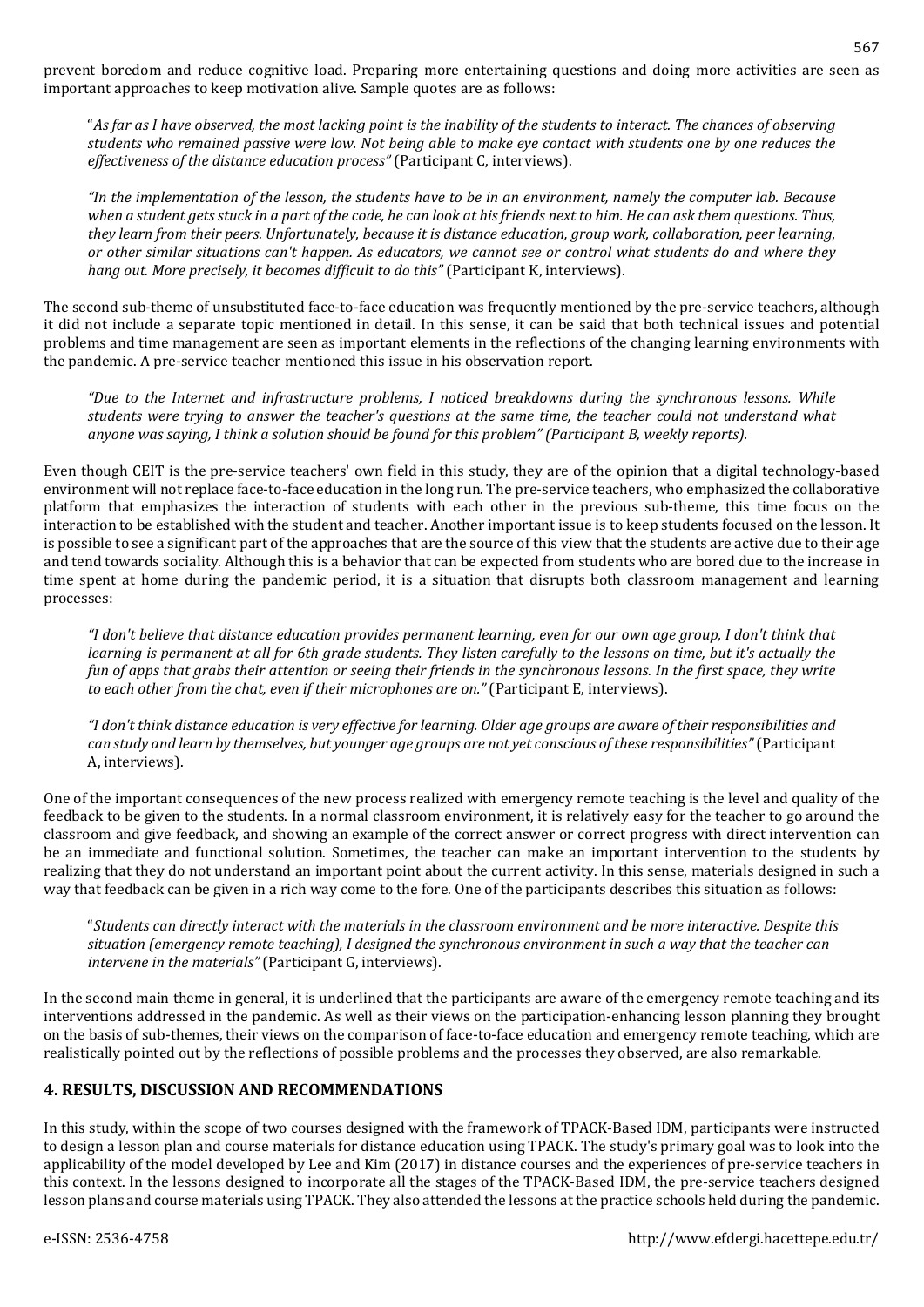Many studies have been conducted on this subject since the TPACK model was introduced in 2006. However, unlike other studies (Eren & Ergulec, 2020; Lee & Kim, 2017; Redmond & Lock, 2019) in which the TPACK Model was used together with the Design Based Learning Model, in this study participants were the designers of a course taught remotely where they use their TPACK. By applying the TPACK-based IDM in two courses, pre-service teachers were also provided to design instruction for distance courses in practice schools.

## **4.1. TPACK Developments of Pre-service Teachers**

According to the findings of the study, the courses designed with the TPACK-based IDM had a positive influence on the preservice teachers' teaching process and TPACK development levels. First of all, pre-service teachers had the opportunity to experience the relations between the courses they took for the teaching profession before this course. By associating technological, pedagogical and content knowledge, they were enabled to increase their TPACK levels. In addition, participants participated in the distance lessons that are taught in the practice schools. They were in the same environment with the students and experienced a real distance learning environment. Due to the pandemic, unlike previous terms, all courses in both the university and the practice schools were taught remotely. In this way, participants had the opportunity to see the difference of teaching in this new environment, preparing lesson plans and materials for this environment, and how they could use TPACK in this new environment. The themes that emerged within the study were determined as "pre-service teachers' experience of using TPACK" and "pre-service teachers' reflections of the changing learning environment with the pandemic."

## **4.2. Participants' Experience of Using of TPACK**

The limited knowledge and experience of pre-service teachers on distance education influenced their instructional design and planning for this new learning environment for them. Even though they faced difficulties during the design process, the participants used TPACK in their lesson plans and course materials. According to the results of the study, the use of TPACK in the designs they made in the middle and at the end of the term differed. The designs at the end of the term contain more specific TPACK. The reason for this may be the feedback the pre-service teachers received from the instructors at the university and the teachers in the practice schools. Apart from this, the fact that the participants observed the distance lessons at the practice school until the end of the term may have contributed to their use of TPACK more effectively in this new environment.

Under the main theme of participants' experience of using TPACK, it was found that the pre-service teachers focus especially on the characteristics of the target audience, the usability of the material, social presence, providing clear and unambiguous lectures, stimulating and gaining attention, and designing individual interactive materials in the use of TPACK. The pre-service teachers stated that they made their designs by considering the characteristics of the target audience. At the same time, when their designs were examined, it was found that they developed materials suitable for the level of the target audience. Thus, it was found that the pre-service teachers presented abstract concepts that are difficult to understand by simplifying them, and designed visual materials and interesting content that the target audience can understand. It has been observed that participants also pay attention to the usability of the material and try to design materials that are clear, unambiguous, flexible and that will bring feedback to the fore.

Learning takes place in a social setting through the interactions of persons through active involvement, instructional assistance, and information exchange, according to the notion of social constructivism (Vygotsky, 1978). Social presence in distance education, on the other hand, can be thought of as students' feelings of being online and their ability to express themselves by feeling comfortable and safe (Anderson & Garrison, 1995; Gunawardena & Zittle, 1997). It was discovered that pre-service teachers emphasized the concept of social presence in the distance education process and paid attention to this in their designs. The pre-service teachers also claimed that they pay attention to the clarity of the materials by the students, make them interesting, and try to prefer interactive lecture methods. When the materials prepared by the participants are examined, it was found that online teaching is mostly done through interactive games. These designs, which are made to ensure student participation in the lesson, are considered important for students' learning and personal development (Hu & Kuh, 2002; Sun & Rueda, 2012). It was also observed that the participants made individual interactive material designs and emphasized that students should learn at their own pace. For this, the applications they mostly used in their designs were Zoom, Canva, Animaker, Wordwall, Menti, Padlet, Kahoot, Quizzes and LearningApps.

## **4.3. Pre-service Teachers' Reflections of the Changing Learning Environment with the Pandemic**

According to what pre-service teachers stated about the lessons they attended during the pandemic; it was found that unexpected complications may occur during those lessons. Although instructional designs are made for the emergency remote teaching process, unexpected problems may arise during the lesson. Under the theme of the reflections of the changing learning environment with the pandemic, pre-service teachers first mentioned that it takes time to eliminate technical problems. This is consistent with the findings of the study of Tseng and colleagues (2019). Technical problems encountered in the distance education process can sometimes prevent teachers from fully implementing TPACK. Audio and video quality and Internet connection issues can be described as technical problems that are mostly beyond the control of teachers. As a result, such disruptions can make it difficult to employ TPACK in distance education.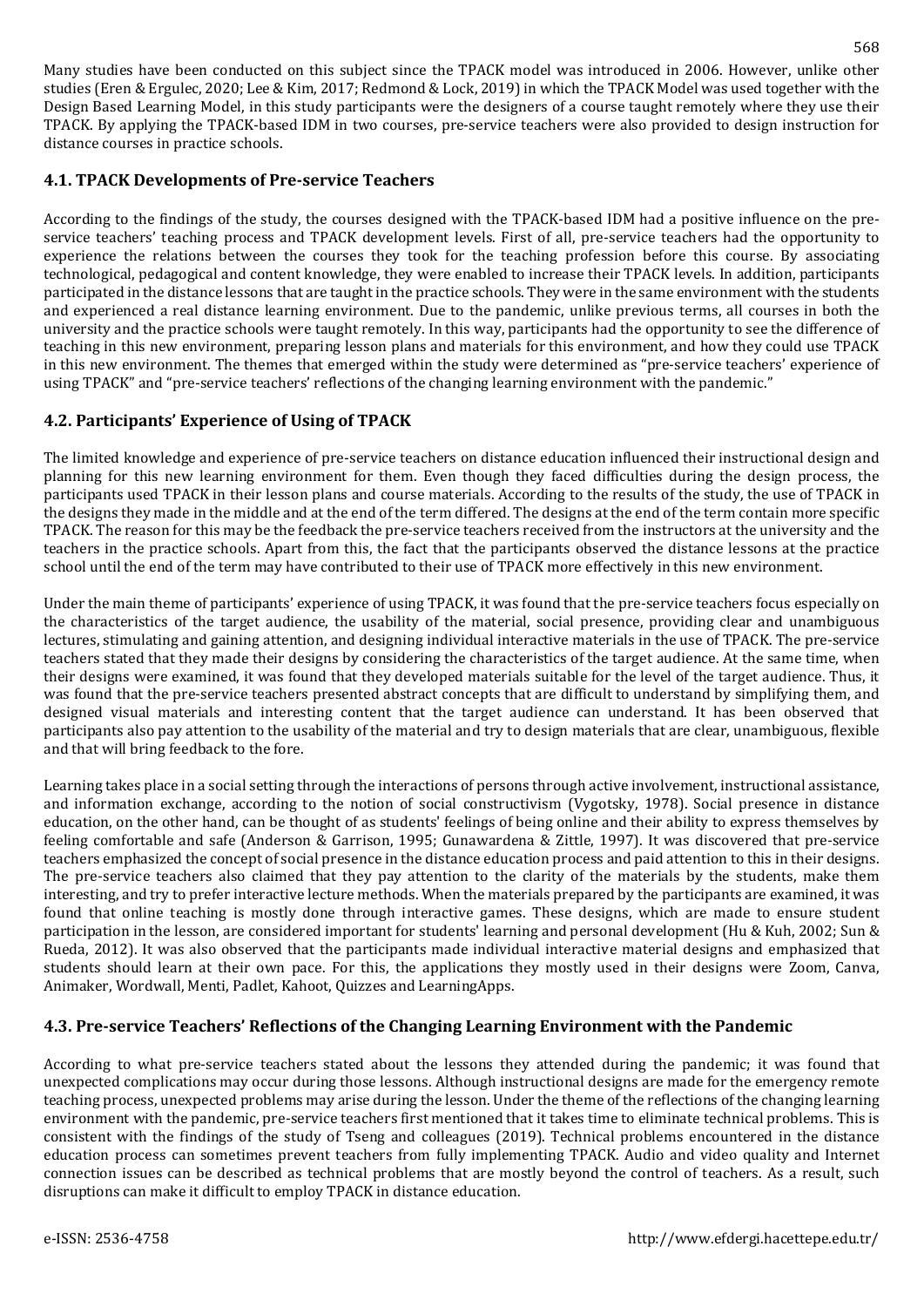Under the theme of the reflections of the learning environment that has changed with the pandemic, the pre-service teachers stated that distance education cannot replace face-to-face learning. In particular, the problems they stated under this concept were the inability to communicate adequately with the students and to keep them focused on the lesson. The reflections of the changing learning environment with the pandemic also affected the designs of pre-service teachers. As a solution to the abovementioned problems, the participants tried to design their materials focused on active participation. They took care to keep students active during the distance education process by preparing more entertaining questions, choosing short videos, doing more activities, and preferring platforms that students can use collaboratively. As Garrison and colleagues (1999) stated, these solutions actually show the importance of encouraging students' social presence in online teaching and learning.

With the emergency remote teaching process carried out during the COVID-19 pandemic, the lessons in schools turned to synchronous learning and teaching. Thus, the designs that were made by the pre-service teachers were specifically designed for synchronous education. However, a well-designed distance education process should be supported by other online teaching and learning activities rather than focusing only on synchronous learning. It would be appropriate to explain that distance education does not only contain synchronous parts to both in-service teachers who are continuing the teaching profession and pre-service teachers who are trained in schools of education. The courses given in the emergency remote teaching process should not be seen as a long-term solution. A well-designed distance education and emergency distance education should be separated from each other. The distance education experienced by in-service and pre-service teachers in this process and their views on this subject will play an important role for the future of distance education after COVID-19 (Bozkurt & Sharma, 2020). Awareness on this issue can be created through the development of knowledge and professional inclination about distance education. The emergency remote teaching carried out during the COVID-19 has also compelled the schools of education that train teachers to suddenly face this new education system. However, considering that distance education is on the way to become a big part of our lives, it would be appropriate to add courses to the schools of education programs that are specifically about instructional design for distance education.

In order for pre-service teachers to develop their TPACK expertise in distance education and to experience how they can use this knowledge in practice, the application of the TPACK-based IDM in distance courses was appropriate within the scope of this study. The participants stated that the emergency remote teaching carried out during the COVID-19 made positive contributions to them. They stated that emergency distance education is not only a solution to the current situation, but also helped them understand the importance of distance education. This whole experience was considered as important for their professional development. For this reason, instructional design of distance education courses is indeed a significant topic to educate preservice teachers during their training at the school of education. However, educating them about TPACK use and its applications in distance education would help distance education progress in a more planned manner.

#### **Research and Publication Ethics Statement**

This study was carried out within the scope of a project supported by Eskisehir Osmangazi University. The project proposal was found ethically appropriate on 22.02.2019 by Eskisehir Osmangazi University Ethics Commission.

#### **Contribution Rates of Authors to the Article**

The authors contributed equally to the article.

#### **Support Statement**

This study was carried out within the scope of the project numbered 202021D18 and named "Teknolojik Pedagojik İçerik Bilgisi Tabanlı Öğretim Tasarımı Modelinin Okul- Üniversite İşbirliği Kapsamında Uygulanması" supported by Eskisehir Osmangazi University.

#### **Acknowledgement**

The authors would like to thank the pre-service teachers who participated in the research and the teachers and school administrators in the practice schools.

#### **Statement of Interest**

There is no conflict of interest between the authors or with any institution or organization.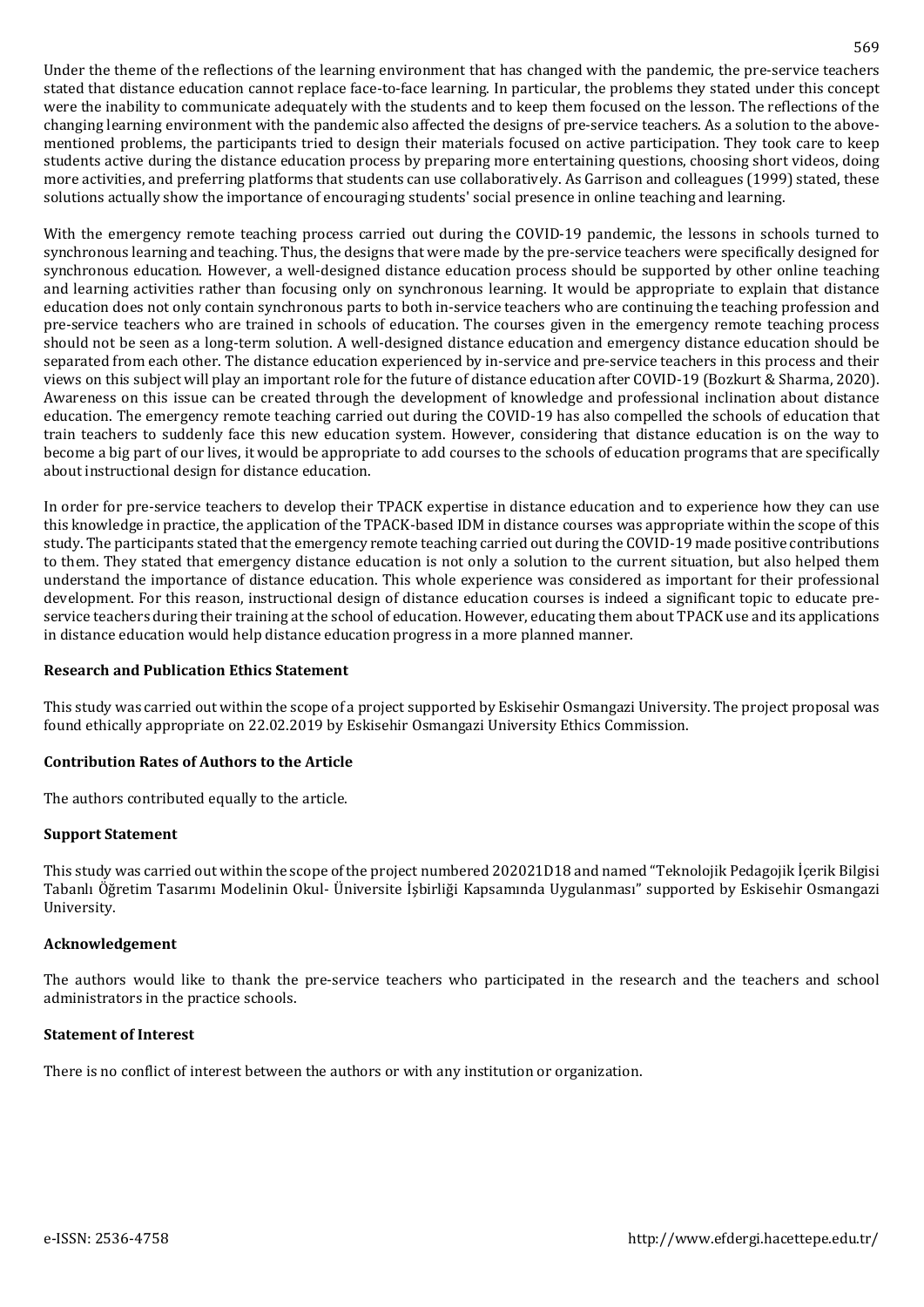### **5. REFERENCES**

Anderson, T. D., & Garrison, D. R. (1995). Transactional issues in distance education: The impact of design in audioteleconferencing. *American Journal of Distance Education*, *9*(2), 27-45. <https://doi.org/10.1080/08923649509526886>

Angeli, C., & Valanides, N. (2009). Epistemological and methodological issues for the conceptualization, development, and assessment of ICT–TPCK: Advances in technological pedagogical content knowledge (TPCK). *Computers & Education*, *52*(1), 154- 168. <https://doi.org/10.1016/j.compedu.2008.07.006>

Bates, A. W. (2020). *Dijital çağda öğretim* (E. Öztürk ve Z. Tuman, Çev.). Editör: Zeki Tuman, Basım sayısı:2, Erişim adresi[:](https://pressbooks.bccampus.ca/tonybates) <https://pressbooks.bccampus.ca/tonybates> Erişim tarihi: 17.03.2021

Bauer, M. (2000). Classical content analysis: A review. In M. Bauer & G. Gaskell (Eds.), *Qualitative researching with text, image and sound* (pp. 131–151). Sage publications.

Bozkurt, A. (2020). Koronavirüs (Covid-19) pandemi süreci ve pandemi sonrası dünyada eğitime yönelik değerlendirmeler: Yeni normal ve yeni eğitim paradigması. *Açıköğretim Uygulamaları ve Araştırmaları Dergisi, 6* (3), 112-142. <https://dergipark.org.tr/en/pub/auad/issue/56247/773769>

Bozkurt, A., & Sharma, R. C. (2020). Emergency remote teaching in a time of global crisis due to CoronaVirus pandemic. *Asian Journal of Distance Education, 15*(1), i-vi.

Chai, C. S., Koh, J. H. L., & Tsai, C. C. (2013). A review of technological pedagogical content knowledge. *Education Technology and Society, 16*(2), 31–51.

Cox, S., & Graham, C. R. (2009). Using an elaborated model of the TPACK framework to analyze and depict teacher knowledge. *TechTrends, 53*(5), 60-69.

Dede, C. (2007). Reinventing the role of information and communications technologies in education. *Yearbook of the National Society for the Study of Education*, *106*(2), 11-38. <https://doi.org/10.1111/j.1744-7984.2007.00113.x>

Dede, C. (2010). Technological supports for acquiring 21st century skills. *International encyclopedia of education*, *3*, 158-166.

Eren, E., & Ergulec, F. (2020). Technological Pedagogical Content Knowledge Based Instructional Design Model: An Evaluation in the Scope of School-University Cooperation. *Journal of Kirsehir Education Faculty*, *21*(3), 1247-1290. <https://doi.org/10.29299/kefad.853475>

Garrison, D. R., Anderson, T., & Archer, W.(1999). Critical inquiry in a text-based environment: Computer conferencing in higher education. *The internet and higher education, 2*(2-3), 87-105. [https://doi.org/10.1016/S1096-7516\(00\)00016-6](https://doi.org/10.1016/S1096-7516(00)00016-6)

Graham, C. R. (2011). Theoretical considerations for understanding technological pedagogical content knowledge (TPACK). *Computers & Education*, *57*(3), 1953-1960. <https://doi.org/10.1016/j.compedu.2011.04.010>

Gunawardena, C. N., & Zittle, F. J. (1997). Social presence as a predictor of satisfaction within a computer‐mediated conferencing environment*. American Journal of Distance Education, 11*(3), 8-26. <https://doi.org/10.1080/08923649709526970>

Harris, J., Mishra, P., & Koehler, M. (2009). Teachers' technological pedagogical content knowledge and learning activity types: Curriculum-based technology integration reframed. *Journal of Research on Technology in Education, 41*, 393–416.

Hu, S., & Kuh, G. D. (2002). Being (dis) engaged in educationally purposeful activities: The influences of student and institutional characteristics. *Research in Higher Education*, *43*(5), 555-575. <https://doi.org/10.1023/A:1020114231387>

ISTE (2017). ISTE standards for teachers. Erişim adresi: [https://www.iste.org/standards/for-educators,](https://www.iste.org/standards/for-educators) Erişim tarihi: 17.03.2021.

Koehler, M. J., & Mishra, P. (2008). Introducing TPCK. AACTE Committee on Innovation and Technology. *The handbook of technological pedagogical content knowledge (TPCK) for educators* (pp. 3–29). Lawrence Erlbaum Associates.

Koehler, M., & Mishra, P. (2009). What is technological pedagogical content knowledge (TPACK)? *Contemporary Issues in Technology and Teacher Education*, *9*(1), 60-70. [https://doi.org/10.1177/002205741319300303](https://doi.org/10.1177%2F002205741319300303)

Koehler, M. J., Mishra, P., & Yahya, K. (2007). Tracing the development of teacher knowledge in a design seminar: Integrating content, pedagogy and technology. *Computers & Education*, *49*(3), 740-762. <https://doi.org/10.1016/j.compedu.2005.11.012>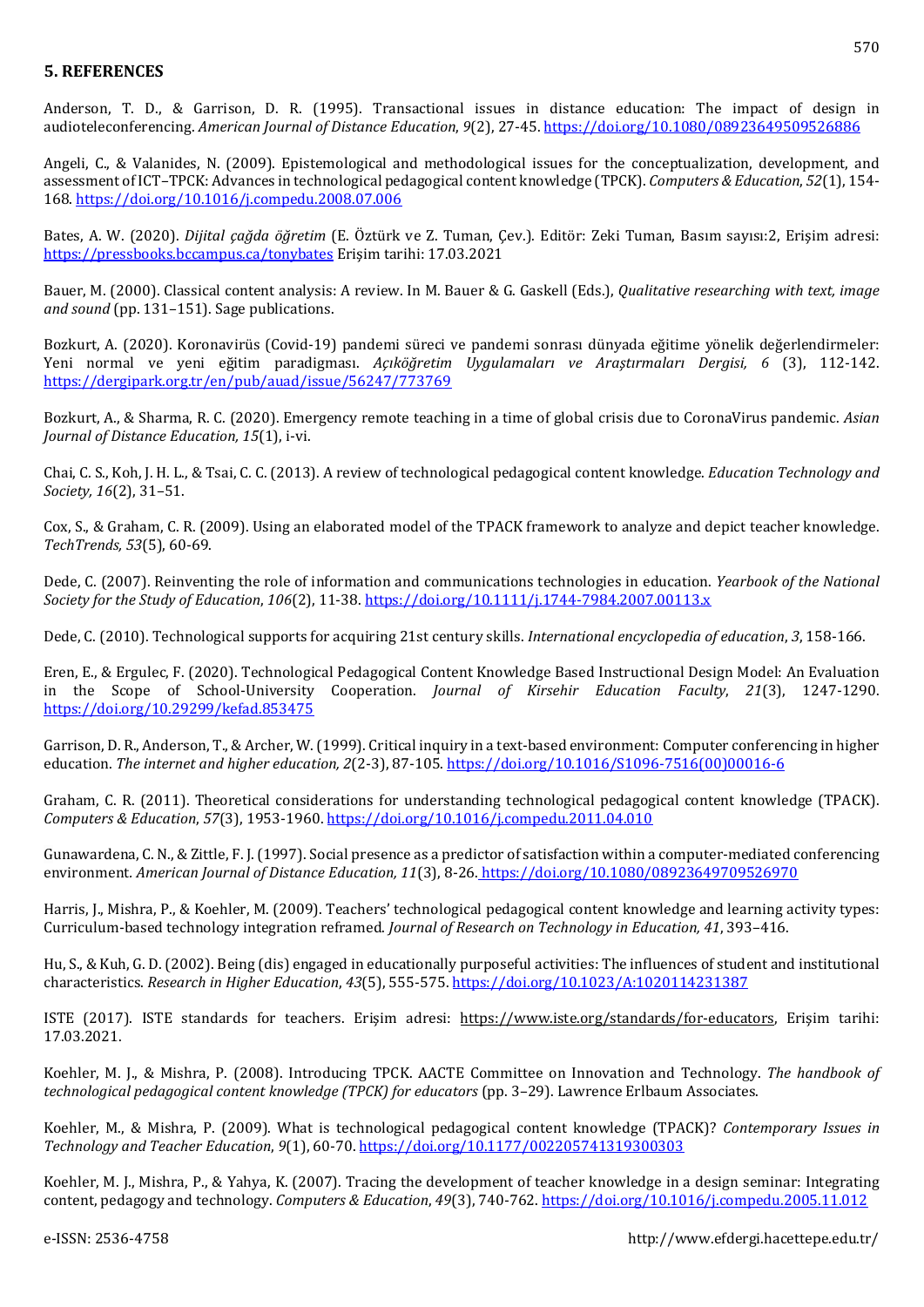Koh, J.H.L., Chai, C.S., & Lee, MH. (2015). Technological Pedagogical Content Knowledge (TPACK) for pedagogical improvement: Editorial for Special Issue on TPACK. *The Asia-Pacific Education Researcher, 24*, 459–462 [https://doi.org/10.1007/s40299-015-](https://doi.org/10.1007/s40299-015-0241-6) [0241-6](https://doi.org/10.1007/s40299-015-0241-6)

Koh, J. H. L. (2019). TPACK design scaffolds for supporting teacher pedagogical change. *Educational Technology Research and Development*, *67*(3), 577-595. <https://doi.org/10.1007/s11423-018-9627-5>

Lee, C. J. & Kim, C. (2014a). An implementation study of a TPACK-based instructional design model in a technology integration course. *Educational Technology Research and Development, 62*(4), 437–460. [https://doi.org/10.1007/s11423-014-9335-8.](https://doi.org/10.1007/s11423-014-9335-8)

Lee, C. J. & Kim, C. (2014b). The second prototype of the development of a TPACK-based instructional design model: An implementation study in a technology integration course. *Contemporary Issuesin Technology and Teacher Education, 14(*3), 297– 326.

Lee, C. J. & Kim, C. (2017). A technological pedagogical content knowledge based instructional design model: A third version implementation study in a technology integration course. *Educational Technology Research and Development, 65*(6), 1627-1654. <https://doi.org/10.1007/s11423-017-9544-z>

Milli Eğitim Bakanlığı [MEB]. (2019). 2023 Eğitim Vizyonu. Erişim adresi: http://2023vizyonu.meb.gov.tr/, Erişim tarihi: 17.03.2021

Mishra, P.(2019). Considering contextual knowledge: The TPACK diagram gets an upgrade *Journal of Digital Learning in Teacher Education, 35* (2), 76-78. <https://doi.org/10.1080/21532974.2019.1588611>

Ottenbreit-Leftwich, A., Liao, J. Y. C., Sadik, O., & Ertmer, P. (2018). Evolution of teachers' technology integration knowledge, beliefs, and practices: How can we support beginning teachers use of technology?. *Journal of Research on Technology in Education*, *50*(4), 282-304. <https://doi.org/10.1080/15391523.2018.1487350>

Porras-Hernández, L. H., & Salinas-Amescua, B. (2013). Strengthening TPACK: A broader notion of context and the use of teacher's narratives to reveal knowledge construction. *Journal of Educational Computing Research*, *48*, 223–244. <https://doi.org/10.2190/ec.48.2.f>

Redmond, P., & Lock, J. (2019). Secondary pre-service teachers' perceptions of technological pedagogical content knowledge (TPACK): What do they really think?. *Australasian Journal of Educational Technology*, *35*(3). <https://doi.org/10.14742/ajet.4214>

Rosenberg, J. M. & Koehler, M. J. (2015). Context and technological pedagogical content knowledge (TPACK): A systematic review. *Journal of Research on Technology in Education*, *47*(3), 186-210. <https://doi.org/10.1080/15391523.2015.1052663>

Sadik, O. & Ergulec, F.(2021). Design and implementation of an instructional design course based on the principles of backwards design model and flipped learning approach, *Inonu University Journal of the Faculty of Education, 22*(2), 1544-1596. doi: 10.17679/inuefd.963284

Simons, H. (2009). *Case study research in practice*. SAGE publications.

Sun, J. C. Y., & Rueda, R. (2012). Situational interest, computer self-efficacy and self-regulation: Their impact on student engagement in distance education. *British Journal of Educational Technology*, *43*(2), 191-204. [https://doi.org/10.1111/j.1467-](https://doi.org/10.1111/j.1467-8535.2010.01157.x) [8535.2010.01157.x](https://doi.org/10.1111/j.1467-8535.2010.01157.x)

Tondeur, J., Aesaert, K., Prestridge, S., & Consuegra, E. (2018). A multilevel analysis of what matters in the training of pre-service teacher's ICT competencies. *Computers & Education*, *122*, 32-42. <https://doi.org/10.1016/j.compedu.2018.03.002>

Tseng, J. J., Cheng, Y. S., & Yeh, H. N. (2019). How pre-service English teachers enact TPACK in the context of web-conferencing teaching: A design thinking approach. *Computers & Education, 128*, 171-182. <https://doi.org/10.1016/j.compedu.2018.09.022>

Voogt, J. & Roblin, N. P. (2012). A comparative analysis of international frameworks for 21st century competences: Implications for national curriculum policies. *Journal of Curriculum Studies*, *44*(3), 299-321. <https://doi.org/10.1080/00220272.2012.668938>

Voogt, J., Fisser, P., Pareja Roblin, N., Tondeur, J. & van Braak, J. (2013). Technological pedagogical content knowledge–a review of the literature. *Journal of Computer Assisted Learning*, *29*(2), 109-121. <https://doi.org/10.1111/j.1365-2729.2012.00487.x>